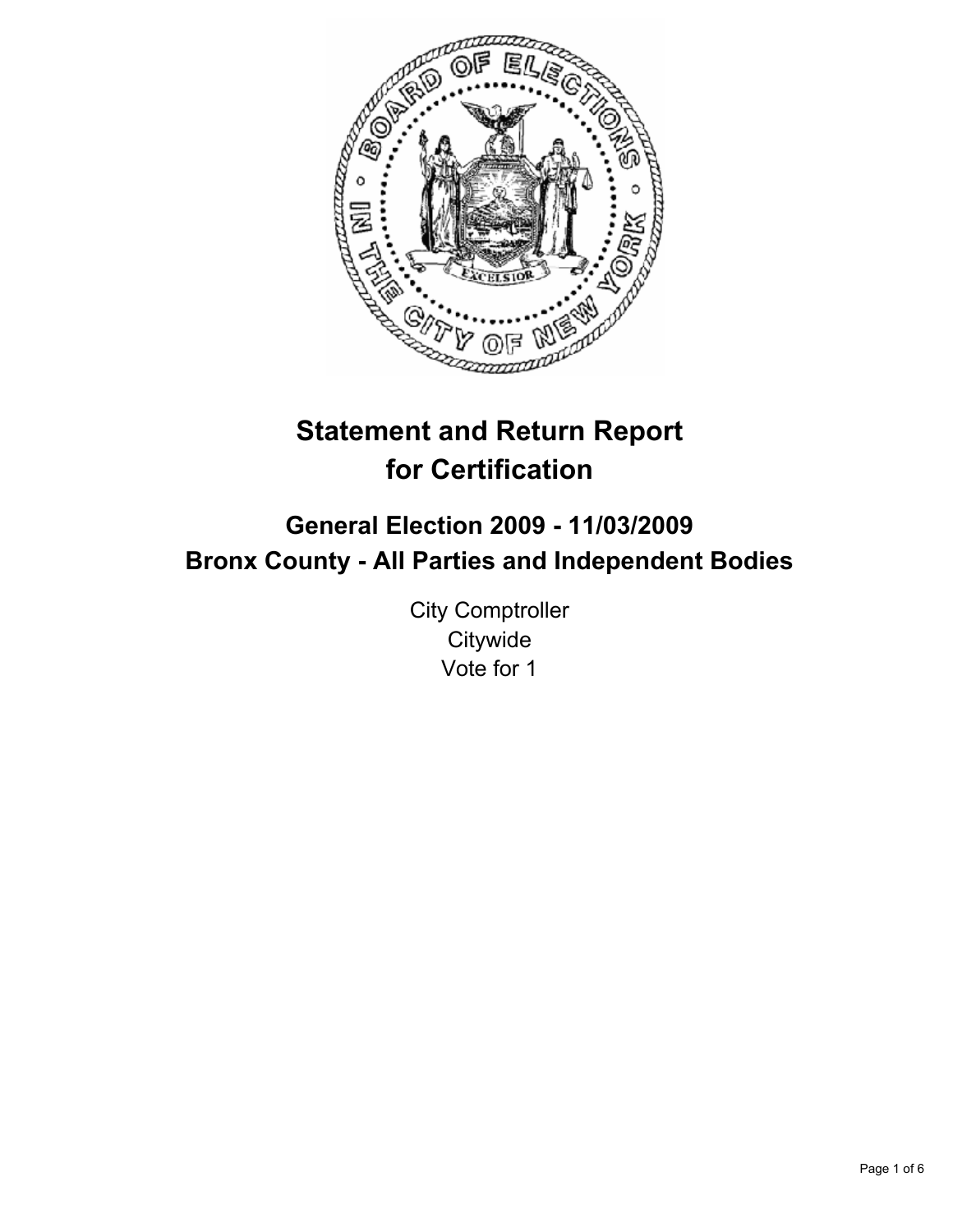

| <b>PUBLIC COUNTER</b>         | 13,844 |
|-------------------------------|--------|
| <b>EMERGENCY</b>              | 38     |
| ABSENTEE/MILITARY             | 129    |
| <b>AFFIDAVIT</b>              | 228    |
| <b>Total Ballots</b>          | 14,239 |
| JOHN C LIU (DEMOCRATIC)       | 9,551  |
| JOSEPH A MENDOLA (REPUBLICAN) | 1,063  |
| STUART AVRICK (CONSERVATIVE)  | 123    |
| JOHN C LIU (WORKING FAMILIES) | 284    |
| SALIM EJAZ (RENT IS TOO HIGH) | 146    |
| JOHN CLIFTON (LIBERTARIAN)    | 41     |
| JOHN C LIU (WRITE-IN)         | 1      |
| <b>Total Votes</b>            | 11,209 |
| Unrecorded                    | 3,030  |

**Assembly District 77**

| <b>PUBLIC COUNTER</b>         | 11,024 |
|-------------------------------|--------|
| <b>EMERGENCY</b>              | 2      |
| ABSENTEE/MILITARY             | 168    |
| <b>AFFIDAVIT</b>              | 172    |
| <b>Total Ballots</b>          | 11,366 |
| JOHN C LIU (DEMOCRATIC)       | 7,879  |
| JOSEPH A MENDOLA (REPUBLICAN) | 518    |
| STUART AVRICK (CONSERVATIVE)  | 58     |
| JOHN C LIU (WORKING FAMILIES) | 219    |
| SALIM EJAZ (RENT IS TOO HIGH) | 157    |
| JOHN CLIFTON (LIBERTARIAN)    | 48     |
| <b>Total Votes</b>            | 8,879  |
| Unrecorded                    | 2.487  |

| <b>PUBLIC COUNTER</b>             | 8,843 |
|-----------------------------------|-------|
| <b>EMERGENCY</b>                  | 8     |
| ABSENTEE/MILITARY                 | 175   |
| <b>AFFIDAVIT</b>                  | 136   |
| <b>Total Ballots</b>              | 9,162 |
| JOHN C LIU (DEMOCRATIC)           | 5,832 |
| JOSEPH A MENDOLA (REPUBLICAN)     | 852   |
| STUART AVRICK (CONSERVATIVE)      | 93    |
| JOHN C LIU (WORKING FAMILIES)     | 219   |
| SALIM EJAZ (RENT IS TOO HIGH)     | 111   |
| <b>JOHN CLIFTON (LIBERTARIAN)</b> | 39    |
| <b>Total Votes</b>                | 7,146 |
| Unrecorded                        | 2.016 |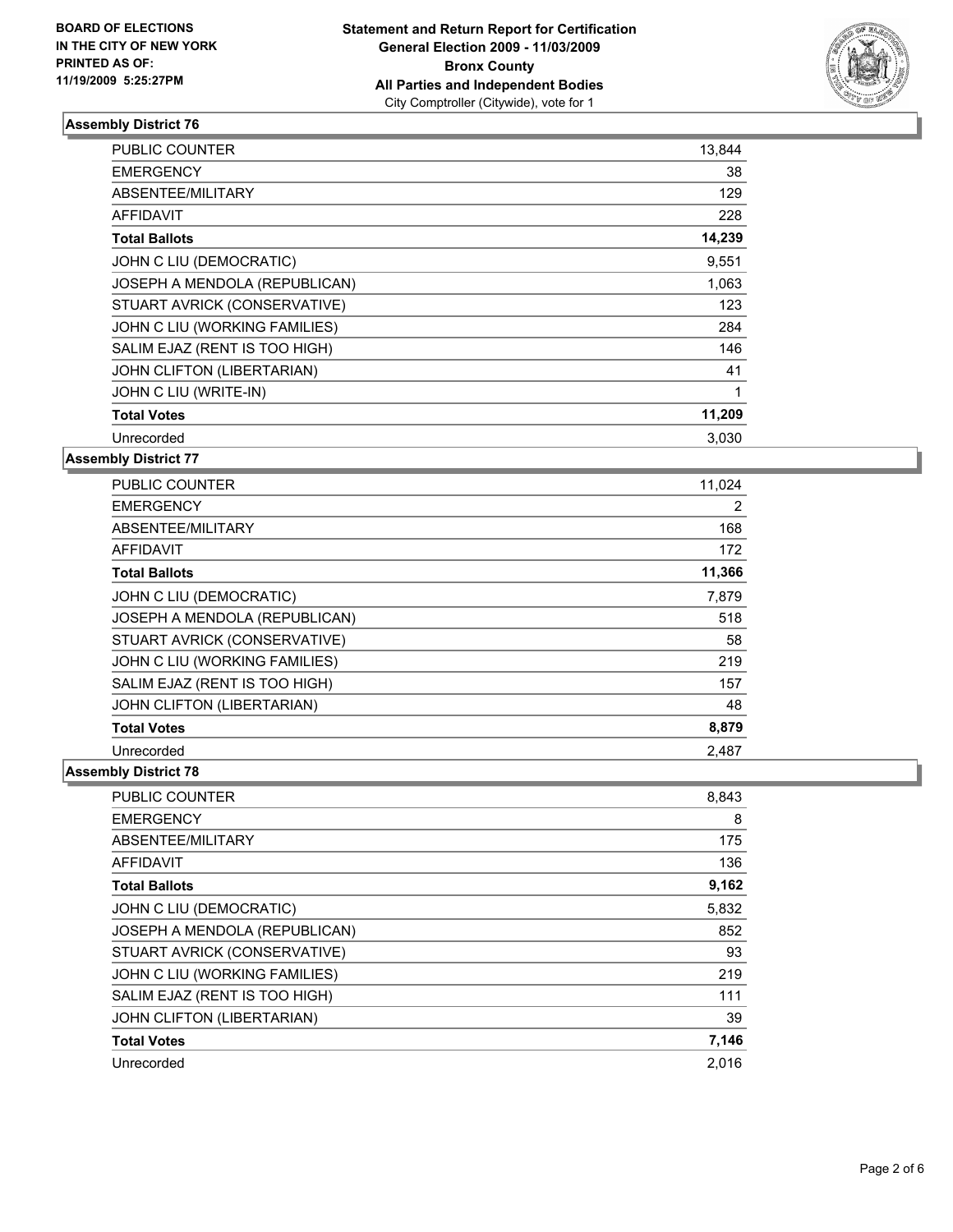

| <b>PUBLIC COUNTER</b>            | 12,825 |
|----------------------------------|--------|
| <b>EMERGENCY</b>                 | 90     |
| ABSENTEE/MILITARY                | 156    |
| AFFIDAVIT                        | 159    |
| <b>Total Ballots</b>             | 13,230 |
| JOHN C LIU (DEMOCRATIC)          | 8,988  |
| JOSEPH A MENDOLA (REPUBLICAN)    | 642    |
| STUART AVRICK (CONSERVATIVE)     | 67     |
| JOHN C LIU (WORKING FAMILIES)    | 236    |
| SALIM EJAZ (RENT IS TOO HIGH)    | 133    |
| JOHN CLIFTON (LIBERTARIAN)       | 55     |
| WILLIAM C THOMPSON JR (WRITE-IN) | 1      |
| <b>Total Votes</b>               | 10,122 |
| Unrecorded                       | 3,108  |
|                                  |        |

**Assembly District 80**

| PUBLIC COUNTER                | 13,928 |
|-------------------------------|--------|
| <b>EMERGENCY</b>              | 65     |
| ABSENTEE/MILITARY             | 406    |
| AFFIDAVIT                     | 173    |
| <b>Total Ballots</b>          | 14,572 |
| JOHN C LIU (DEMOCRATIC)       | 8,090  |
| JOSEPH A MENDOLA (REPUBLICAN) | 2,709  |
| STUART AVRICK (CONSERVATIVE)  | 377    |
| JOHN C LIU (WORKING FAMILIES) | 439    |
| SALIM EJAZ (RENT IS TOO HIGH) | 176    |
| JOHN CLIFTON (LIBERTARIAN)    | 56     |
| <b>Total Votes</b>            | 11,847 |
| Unrecorded                    | 2.725  |

| <b>PUBLIC COUNTER</b>         | 17,935 |
|-------------------------------|--------|
| <b>EMERGENCY</b>              | 160    |
| ABSENTEE/MILITARY             | 584    |
| <b>AFFIDAVIT</b>              | 143    |
| <b>Total Ballots</b>          | 18,822 |
| JOHN C LIU (DEMOCRATIC)       | 11,141 |
| JOSEPH A MENDOLA (REPUBLICAN) | 3,100  |
| STUART AVRICK (CONSERVATIVE)  | 567    |
| JOHN C LIU (WORKING FAMILIES) | 662    |
| SALIM EJAZ (RENT IS TOO HIGH) | 220    |
| JOHN CLIFTON (LIBERTARIAN)    | 93     |
| DEBRA FOX (WRITE-IN)          | 1      |
| JOHN LIU (WRITE-IN)           | 1      |
| TOMMY WOLMAST (WRITE-IN)      | 1      |
| <b>Total Votes</b>            | 15,786 |
| Unrecorded                    | 3,036  |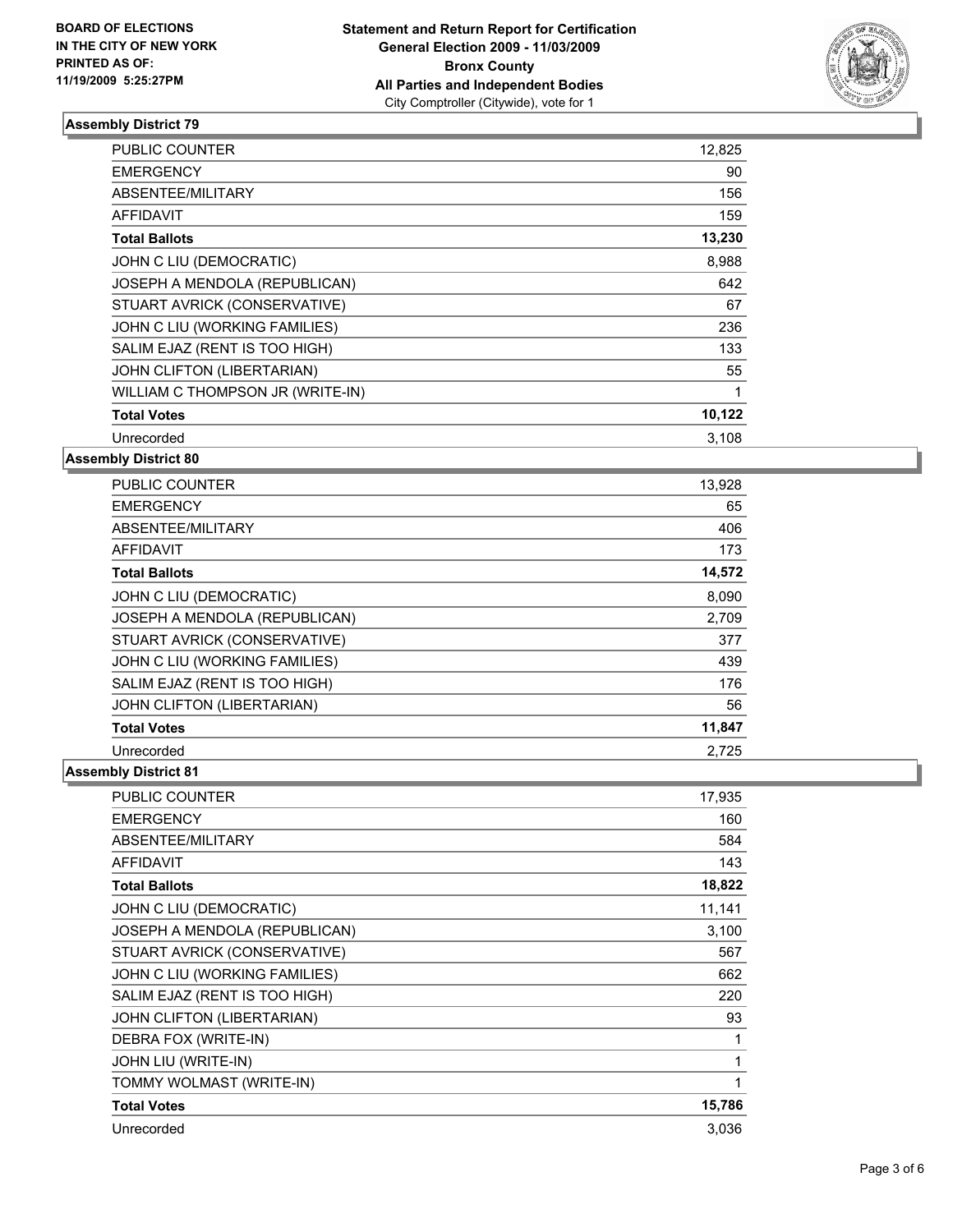

| <b>PUBLIC COUNTER</b>         | 20,601 |
|-------------------------------|--------|
| <b>EMERGENCY</b>              | 76     |
| ABSENTEE/MILITARY             | 453    |
| <b>AFFIDAVIT</b>              | 131    |
| <b>Total Ballots</b>          | 21,261 |
| JOHN C LIU (DEMOCRATIC)       | 12,730 |
| JOSEPH A MENDOLA (REPUBLICAN) | 3,848  |
| STUART AVRICK (CONSERVATIVE)  | 577    |
| JOHN C LIU (WORKING FAMILIES) | 520    |
| SALIM EJAZ (RENT IS TOO HIGH) | 187    |
| JOHN CLIFTON (LIBERTARIAN)    | 67     |
| <b>Total Votes</b>            | 17,929 |
| Unrecorded                    | 3,332  |

## **Assembly District 83**

| <b>PUBLIC COUNTER</b>         | 13,585 |
|-------------------------------|--------|
| <b>EMERGENCY</b>              | 28     |
| ABSENTEE/MILITARY             | 256    |
| <b>AFFIDAVIT</b>              | 101    |
| <b>Total Ballots</b>          | 13,970 |
| JOHN C LIU (DEMOCRATIC)       | 10,783 |
| JOSEPH A MENDOLA (REPUBLICAN) | 546    |
| STUART AVRICK (CONSERVATIVE)  | 79     |
| JOHN C LIU (WORKING FAMILIES) | 305    |
| SALIM EJAZ (RENT IS TOO HIGH) | 87     |
| JOHN CLIFTON (LIBERTARIAN)    | 29     |
| <b>Total Votes</b>            | 11,829 |
| Unrecorded                    | 2,141  |

| <b>PUBLIC COUNTER</b>         | 11,377 |
|-------------------------------|--------|
| <b>EMERGENCY</b>              | 49     |
| ABSENTEE/MILITARY             | 83     |
| <b>AFFIDAVIT</b>              | 162    |
| <b>Total Ballots</b>          | 11,671 |
| JOHN C LIU (DEMOCRATIC)       | 7,260  |
| JOSEPH A MENDOLA (REPUBLICAN) | 711    |
| STUART AVRICK (CONSERVATIVE)  | 61     |
| JOHN C LIU (WORKING FAMILIES) | 208    |
| SALIM EJAZ (RENT IS TOO HIGH) | 124    |
| JOHN CLIFTON (LIBERTARIAN)    | 42     |
| WILLIAM DELOATCH (WRITE-IN)   | 1      |
| <b>Total Votes</b>            | 8,407  |
| Unrecorded                    | 3.264  |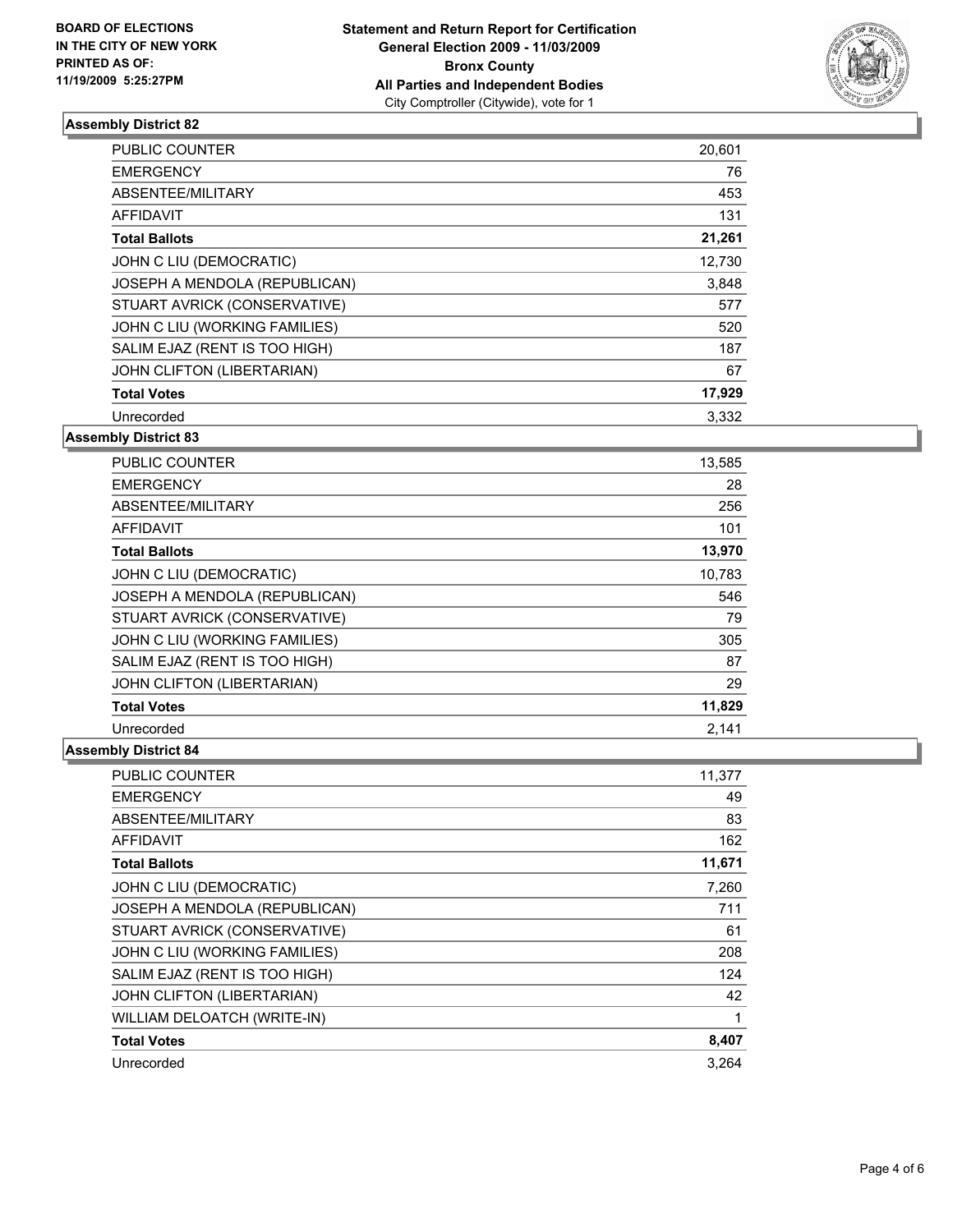

| <b>PUBLIC COUNTER</b>         | 11,382 |
|-------------------------------|--------|
| <b>EMERGENCY</b>              | 81     |
| ABSENTEE/MILITARY             | 126    |
| <b>AFFIDAVIT</b>              | 129    |
| <b>Total Ballots</b>          | 11,718 |
| JOHN C LIU (DEMOCRATIC)       | 7,801  |
| JOSEPH A MENDOLA (REPUBLICAN) | 596    |
| STUART AVRICK (CONSERVATIVE)  | 56     |
| JOHN C LIU (WORKING FAMILIES) | 169    |
| SALIM EJAZ (RENT IS TOO HIGH) | 121    |
| JOHN CLIFTON (LIBERTARIAN)    | 28     |
| JOHN C LIU (WRITE-IN)         | 1      |
| <b>Total Votes</b>            | 8,772  |
| Unrecorded                    | 2.946  |

| <b>PUBLIC COUNTER</b>         | 8,648 |
|-------------------------------|-------|
| <b>EMERGENCY</b>              | 38    |
| ABSENTEE/MILITARY             | 74    |
| <b>AFFIDAVIT</b>              | 167   |
| <b>Total Ballots</b>          | 8,927 |
| JOHN C LIU (DEMOCRATIC)       | 5,740 |
| JOSEPH A MENDOLA (REPUBLICAN) | 581   |
| STUART AVRICK (CONSERVATIVE)  | 61    |
| JOHN C LIU (WORKING FAMILIES) | 143   |
| SALIM EJAZ (RENT IS TOO HIGH) | 107   |
| JOHN CLIFTON (LIBERTARIAN)    | 27    |
| <b>Total Votes</b>            | 6,659 |
| Unrecorded                    | 2.268 |